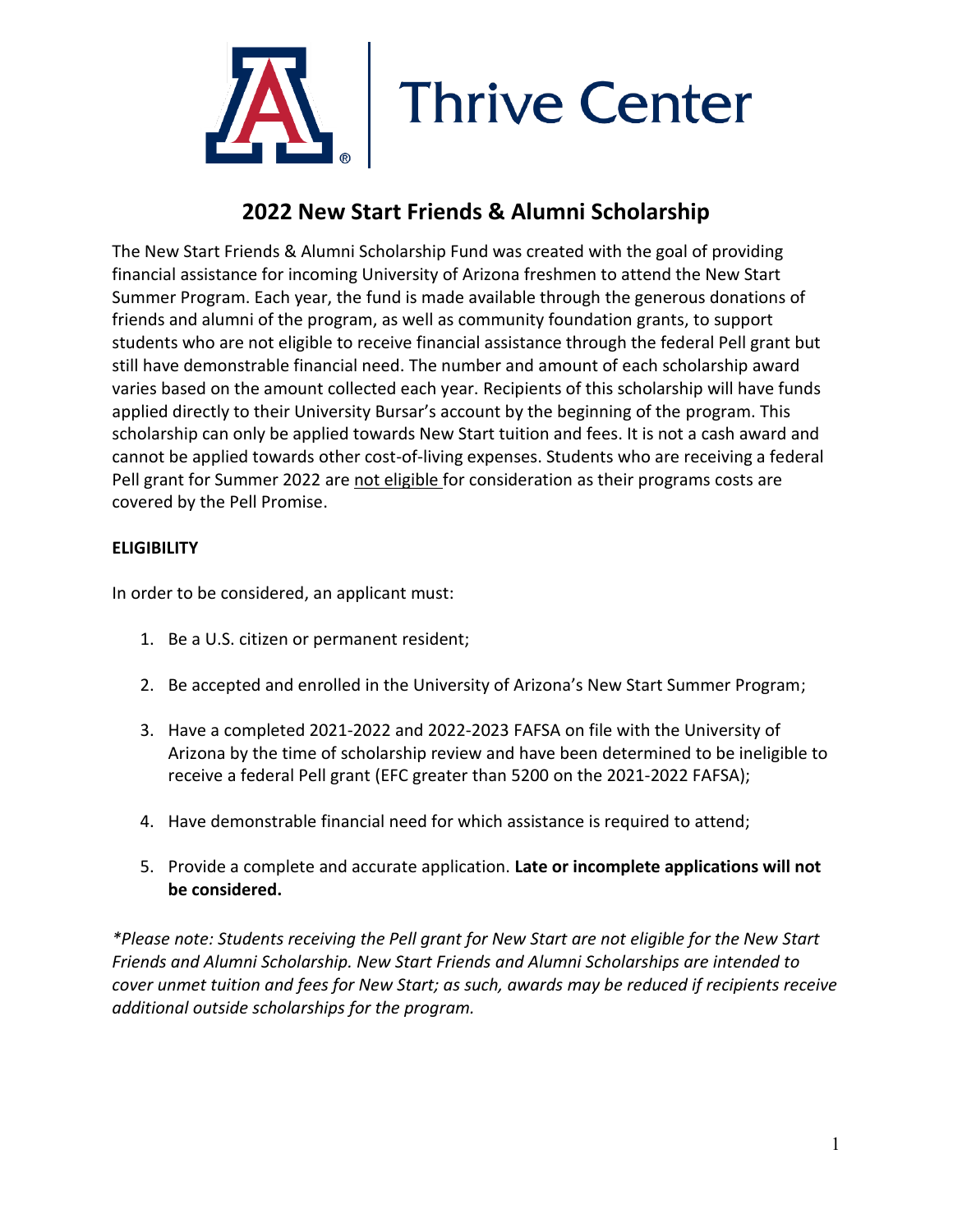#### **APPLICATION PROCESS**

The following must be submitted to the New Start program office by **Monday, May 23, 2022 at 8:00am Arizona time:**

- 1. New Start Friends & Alumni Scholarship application (see page 3).
- 2. Personal Statement, written by the applicant, addressing how attending New Start will contribute to achieving their goals at the University of Arizona (500 words or fewer).
- 3. Financial Statement (200 words or fewer) detailing current financial need. In particular, please make note of any recent changes or situations that make your 2021-2022 FAFSA not be reflective of your current situation.

#### **DEADLINE**

All application materials must be received by our office by **Monday, May 23, 2022 at 8:00am Arizona time.** 

Application materials can be scanned and emailed to **[newstart@email.arizona.edu](mailto:newstart@email.arizona.edu) AND [jshirley@arizona.edu.](mailto:jshirley@arizona.edu)**